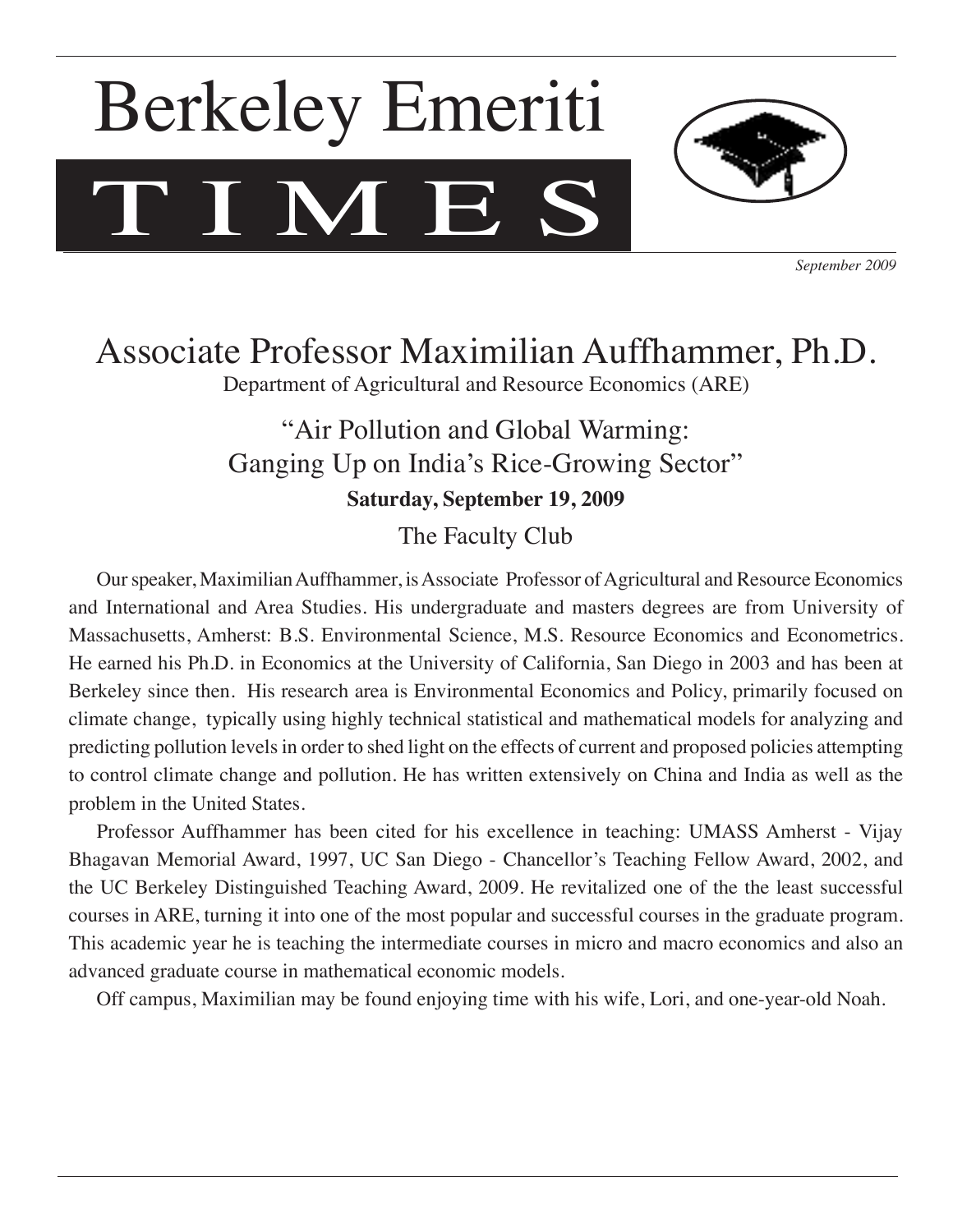#### UCB EMERITI ASSOCIATION EXECUTIVE COMMITTEE 2009-2010

**President** Roger Glassey

First Vice President Ed Epstein

Second Vice President George Leitmann

> Treasurer George Goldman

> > **Secretary** Ann Jensen

Berkeley Emeriti Times Editor Claude Babcock

> Members at Large Richard Herr Caroline Kane Jack Kirsch John McNulty Calvin Moore Karl Pister

CUCEA Representative Errol Mauchlan

Past UCBEA Presidents Dick Malkin Errol Mauchlan Louise Taylor Larry Waldron

> **Stewards** Betty Carpenter Sue Cork Mary Mortimer

Mailing Address UC Berkeley Emeriti Association 1925 Walnut Street # 1550 Berkeley, CA 94720-1550

UCB Retirement Center Patrick Cullinane, Director André S. Porter, Program Manager

| Office    | <b>UCB</b> Retirement Center |
|-----------|------------------------------|
| Telephone | 510/642-5461                 |
| Fax       | 510/643-1460                 |
| Web site  | thecenter.berkeley.edu       |
| Email     | emeriti@berkeley.edu         |



Published before each meeting of the UC Berkeley Emeriti Association: To provide closer networking for members with; meeting announcements, meeting reviews, executive committee actions, pertinent campus news, and to reach out to members who cannot attend the meetings. Editor: Claude Babcock Phone: 510/848-3368

| $\cdots$ |                      |
|----------|----------------------|
| Email:   | cbabcock@berkeley.ed |

#### **Economic Hard Times Foretold**

At the UCBEA meeting on Saturday, May 9, 2009 Professor Martha Olney presented a persuasive and quite disturbing analysis of the current economic crisis in a talk titled "How Did We get Here? Understanding the Recession and the Route to Recovery."

Professor Olney began her talk with a warning: Don't trust those economic models (mathematical sophistication notwithstanding) that are based on assumptions that the future will mimic the past. The present situation bears little resemblance to the past on which the models are based, usually the post WWII period.

She first discussed the financial or credit crisis in which lending institutions will not lend to each other because they lack confidence in the borrower's ability to repay, i.e. trust is lacking. How did this come about? This crisis occurred where practices and conditions in the mortgage business of the past few years produced a housing boom and bust.

House buyers with a good credit rating and ability to put down 20% of the purchase price qualified for a standard fixed-rate 30-year loan (prime mortgage). However, with home prices rising 15% annually, lenders saw a new opportunity. Buyers lacking good credit and a down payment (sub- prime credit rating) were offered a house for a zero down payment, and a loan with interest-only payments for the first two years of a 30-year loan but with the following 28 years to be repaid at a high interest rate. Professor Olney gave an example of a \$300,000 house so offered for which the interest-only payments would have been \$1,000 per month, but for which the payments after two years go up to \$2,600! Not to worry. At that time you can refinance this house into a standard 30-year loan at the prime fixed rate. This is possible because the value of the house will have risen 15% each year, and you are now borrowing only about 76% of the value of the house. (You have cashed in on the unearned increment, but probably not as Henry George had in mind.)

Some buyers had difficulty maintaining the new prime rate payments, and foreclosures began to rise 4 or 5 years ago. In the meantime, the higher prices stimulated home building and the rate of home price increase began to rise at only 10%, a rate insufficient to keep the bubble expanding. Banks put foreclosed houses on the market further depressing prices, and a cascade began, resulting in one-third of U.S. homes going "underwater", i.e., having a market value less than the mortgage. The institutions holding these mortgages don't know their value because some owners will walk away while others hang on. These questionable assets have poisoned the financial system.

If banks resume lending, the financial crisis may be at an end, but not the recession. We are in a recession when less is produced each month. The decline may cease with production stabilizing at some lower level. Recovery is the end of falling production, not its rise to previous levels. The latter state may be a long time in coming. We have been in recession 18 months, but if we look at the record of recovery after the great depression, eight years passed before recovery, 1933 to 1941, when we went to war.

Spending increases are essential to recovery, and consumption spending has led the way out of all post WWII recessions. But Professor Olney asserts

du continued on next page **Continued on next page**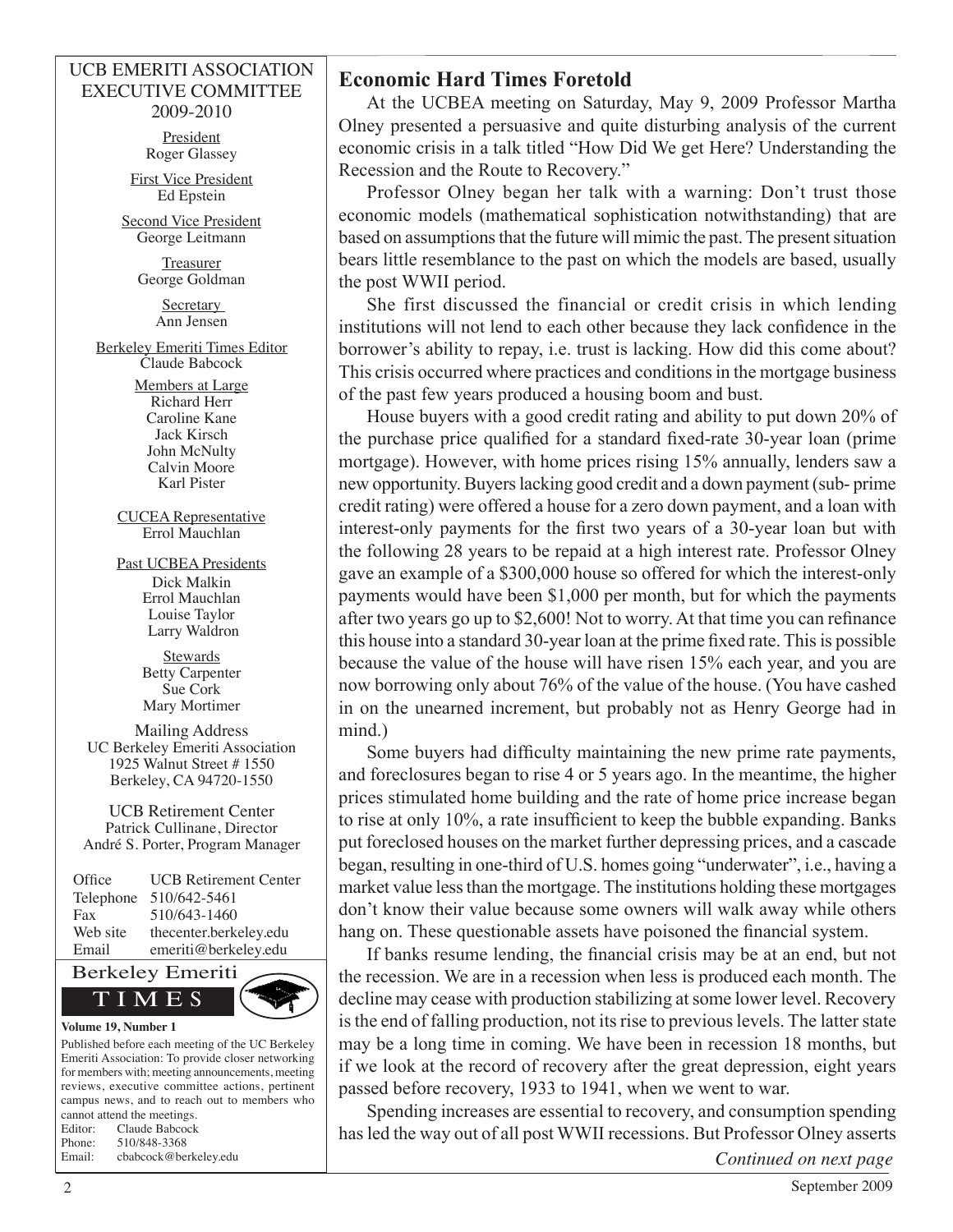that it won't happen this time.

Over the last 20 years household spending increased from about 60% to about 70% of Gross Domestic Product. Since 1980 the personal saving rate of Americans has skidded from about 10% to zero. Borrowing, in the form of home equity loans and credit cards, has depleted disposable income in a spectacular way. (The public is much more aware of credit card debt, but home equity debt is about 10 times greater.) Therefore, personal spending is restricted by this huge accumulation of debt.

Investment spending is restricted by both a lack of funds and a lack of demand. There is a large overhang of houses restricting new construction. People are not buying new cars. A weak dollar would assist the American balance of trade, but that is not likely because foreign investors have loaned us enormous numbers of dollars and don't want to be repaid in devalued dollars. The global recession, the first since the 1930's, makes export growth unlikely.

Huge cuts in public services are coming, here and in other states. Cutting spending and raising taxes both make a bad economy worse. The federal stimulus bill will help over the next two years while it is being spent. It has kept us from a hard crash, but what will take its place?

We were given a credible explanation of How Did We Get Here (from the first part of Professor Olney's title), but The Route to Recovery was not similarly illuminated.

Expect a long, slow recovery.

*Larry Waldron*

#### **Satisfactory Services**





We haven't run member

recommendations in a few years, but now we've received several. I feel this a sign of the times. (All numbers are 510 area code unless noted.)

**Electrician -** Earle's Lo-Cost Electric (436-4787, earle@ sbcblobal.net. (Grace Smith, 548-5392; jmsmith@berkeley. edu)

**Accupuncturist -** Karen Cutler, L.Ac. (654-3873) (Grace Smith, 548-5392; jmsmith@berkeley.edu)

**Massage Therapist -** Paul St. Amour a certified therapist accredited in Swedish, Acupressure, Shiatsu and Reflexology. He offers a "gentle touch" for seniors to help promote energy, circulation and relaxation for inner healing and well being. Reasonable rates, has a massage table he can bring to your home. (658-8004, paulsaintamour@sbcglobal.net) (Mertis Shekeloff, 841-7037. I have benefited from his work.)

#### *Economic Hard Times, continued* **Roger Glassey: Operational Research: Keep that Assembly Line Moving to Moving that Assembly**

It was one of those lovely September days that lets you know it's no longer a given that fog will haunt you every morning, when Roger Glassey and I sat down for coffee. One of the first things you notice is the blonde hair and broad smile of someone you'd seen in an MGM musical with June Allyson. Growing up in upper New York State near Syracuse, he entered Cornell University, majoring in Mechanical Engineering. After graduating and marrying Joan Ganders, the two studied for a year at the University of Manchester (a former mill town selling Indian cotton back to the Far East as manufactured goods, but now remembered as a place where they bought Raleigh bicycles and began touring England and the Continent).Back in the United States Roger secured a position at Eastman Kodak, but the decision was made to return to Cornell for a Ph.D., the cost of which the Ford Foundation would underwrite.

There was also a further enticement to teach. The Ford Foundation wanted people who would teach and turn out engineers and mathematicians to overcome the Russian advancement in space science; the educational loan would be forgiven after five years. Following a February interview in Ann Arbor, Roger flew to Berkeley on one of those beautiful early spring days when you could eat outside at Sproul Plaza. Joan had been to Berkeley one summer when she was eight, so there was little conversation before the decision to move west in 1965.

Professor Glassey has been with Industrial Engineering and Operations Research since then. It would appear one of his favorite courses is an undergraduate inquiry into hardware and software programming of small, mobile robots. In the final project, the robot, roaming in Etcheverry Hall, must find the (simulated) bomb and send the information back to Mission Control within forty-five minutes. Who could resist a problem like that? *Ed.* 

**In Memoriam**

**Mary Dee Vermuelen**

**December 10, 1916 - April 9, 2009**

**She was alert and optimistic to the end**